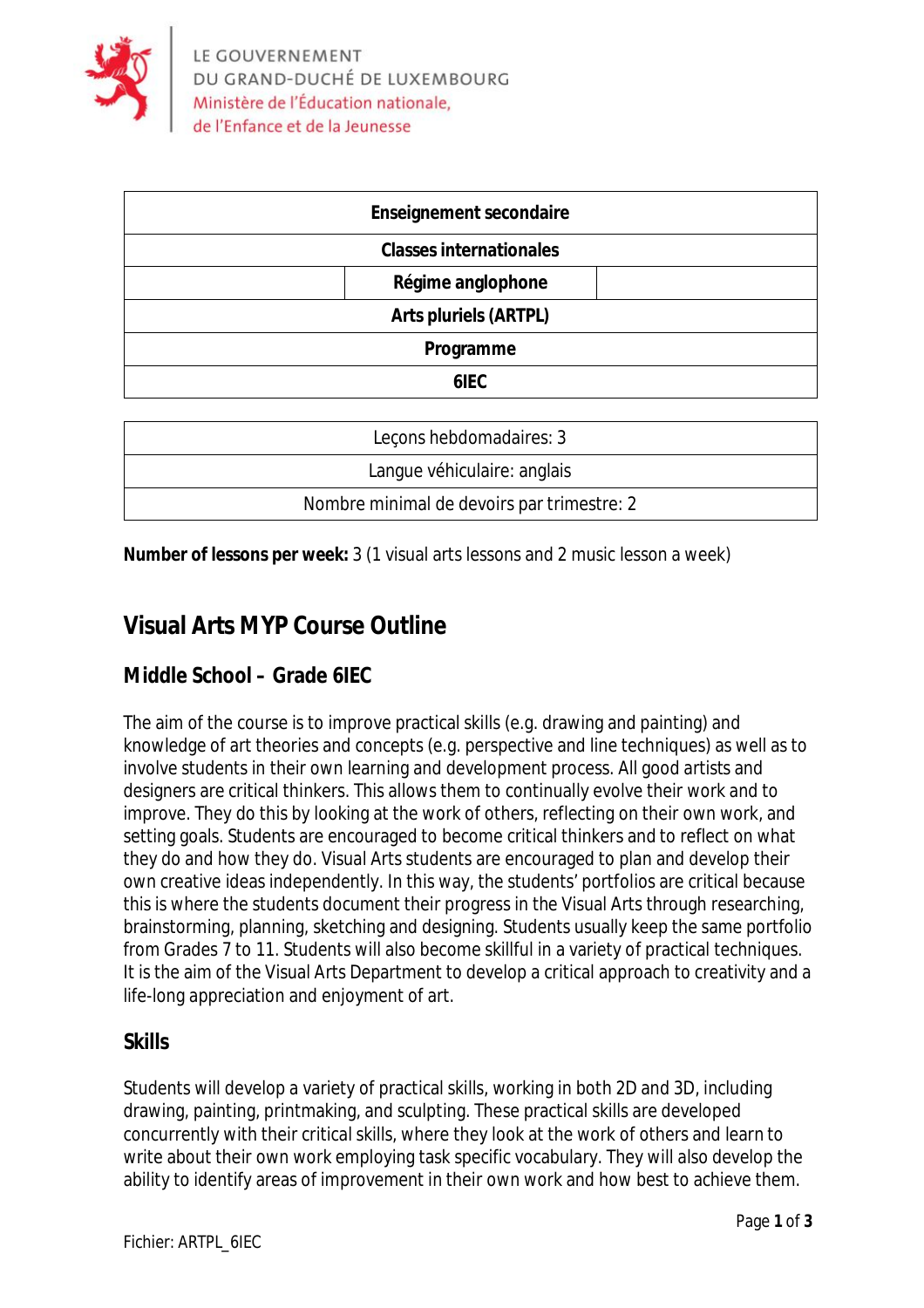

LE GOUVERNEMENT DU GRAND-DUCHÉ DE LUXEMBOURG Ministère de l'Éducation nationale. de l'Enfance et de la Jeunesse

## **Assessment**

During the course, the students are assessed using the MYP Arts Assessment Criteria.

**Knowledge and Understanding Application Reflection and Evaluation Personal Engagement**

Visual Arts is assessed on each of the above criteria in each Unit. A student is awarded a final level, which is recorded in the end-of-semester report.

# **2. Music**

### **Pre-Requisites**

A specialised or thorough knowledge in music is not requested.

#### **Aims**

Music in the IB programme stimulates young imaginations, challenges perceptions, and develops creative and analytical skills. The course encourages students to understand the context and cultural implications of musical works, supporting the development of an inquiring and empathetic world view. Music challenges and enriches personal identity and builds awareness of the aesthetic in a real-world context.

The aims of IB music are to encourage and enable students to:

- create and present music
- develop skills specific to the discipline
- engage in a process of creative exploration and (self-) discovery
- make purposeful connections between investigation and practice
- understand the relationship between music and its contexts
- respond to and reflect on music
- deepen their understanding of the world.

#### **Course components**

Students will engage with five strands of music to develop the following understandings:

- Performing singing and playing instruments
- Introduction to creating and composing music
- Notation understanding and reading music
- Listening and appreciation
- Music in its social and historical contexts